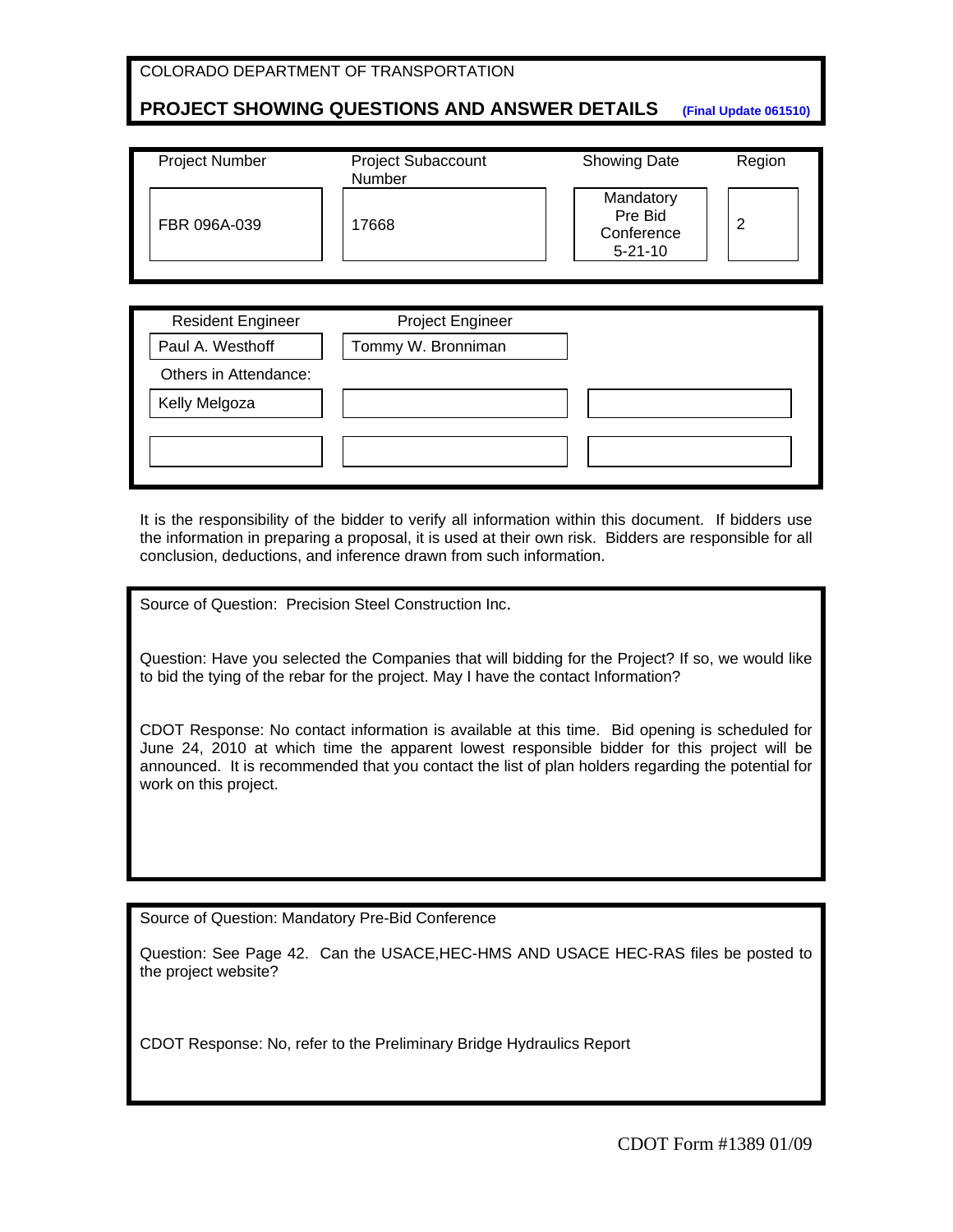#### **PROJECT SHOWING QUESTION AND ANSWER DETAILS**

PAGE:  $|2|$ 

It is the responsibility of the bidder to verify all information within this document. If bidders use the information in preparing a proposal, it is used at their own risk. Bidders are responsible for all conclusion, deductions, and inference drawn from such information.

Source of Question: Mandatory Pre-Bid Conference

Question: See Page 33. Clarification of last paragraph of Pg 33.

CDOT Response: Self explanatory. While the Contractor has the ability to make a more attractive offer for an easement that will expedite the process The bottom line is that the CDOT Right-of-Way Manual and the Technical Requirements of Section 5 – Environmental Requirements will be adhered to.

Source of Question: Mandatory Pre-Bid Conference

Question: See Pg 39. Can the Contractor be allowed any variance on the thickness requirements?

CDOT Response The stated thicknesses of 5" of HMA and 6" of ABC (Class 6) and 24" of AASHTO A-2 or better (R-60) are the minimum requirements as per pages 38 and 39 of Section 10-Roadway Pavement.

Source of Question: Mandatory Pre-Bid Conference

Question: How is the Partnering Program to be paid as there is no F/A item for it?

CDOT Response: CDOT's portion (one-half) of the Partnering Program will be paid from the F/A Minor Contract Provisions.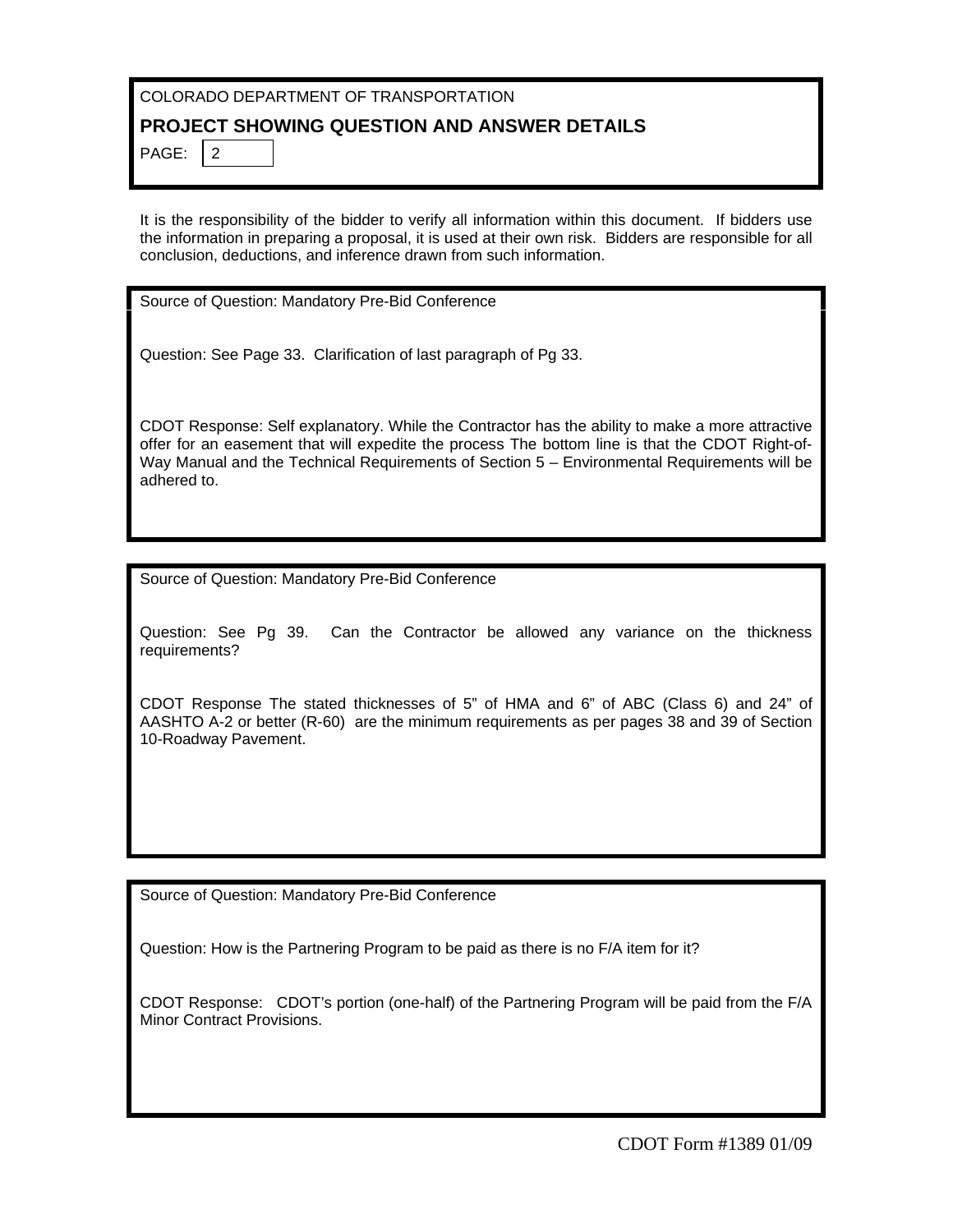### **PROJECT SHOWING QUESTION AND ANSWER DETAILS**

PAGE:  $|3$ 

It is the responsibility of the bidder to verify all information within this document. If bidders use the information in preparing a proposal, it is used at their own risk. Bidders are responsible for all conclusion, deductions, and inference drawn from such information.

Source of Question: Mandatory Pre-Bid Conference

Question: How is the Dispute Resolution Board (DRB) to be paid and is it required?

CDOT Response: The DRB will be on an as needed basis and will be paid from the F/A Minor Contract Provisions.

Source of Question: Mandatory Pre-Bid Conference

Question: Is the F/A Incentive for both smoothness and quality?

CDOT Response: No, it is for quality only. A smoothness incentive will not be paid. The maximum quality incentive payable is \$35,000.00 for this project.

Source of Question: Mandatory Pre-Bid Conference

Question: See Page 13. Is the Design Quality Control Manager (DQCM) required to be a Professional Engineer?

CDOT Response: It is not a requirement for the DQCM to be a PE.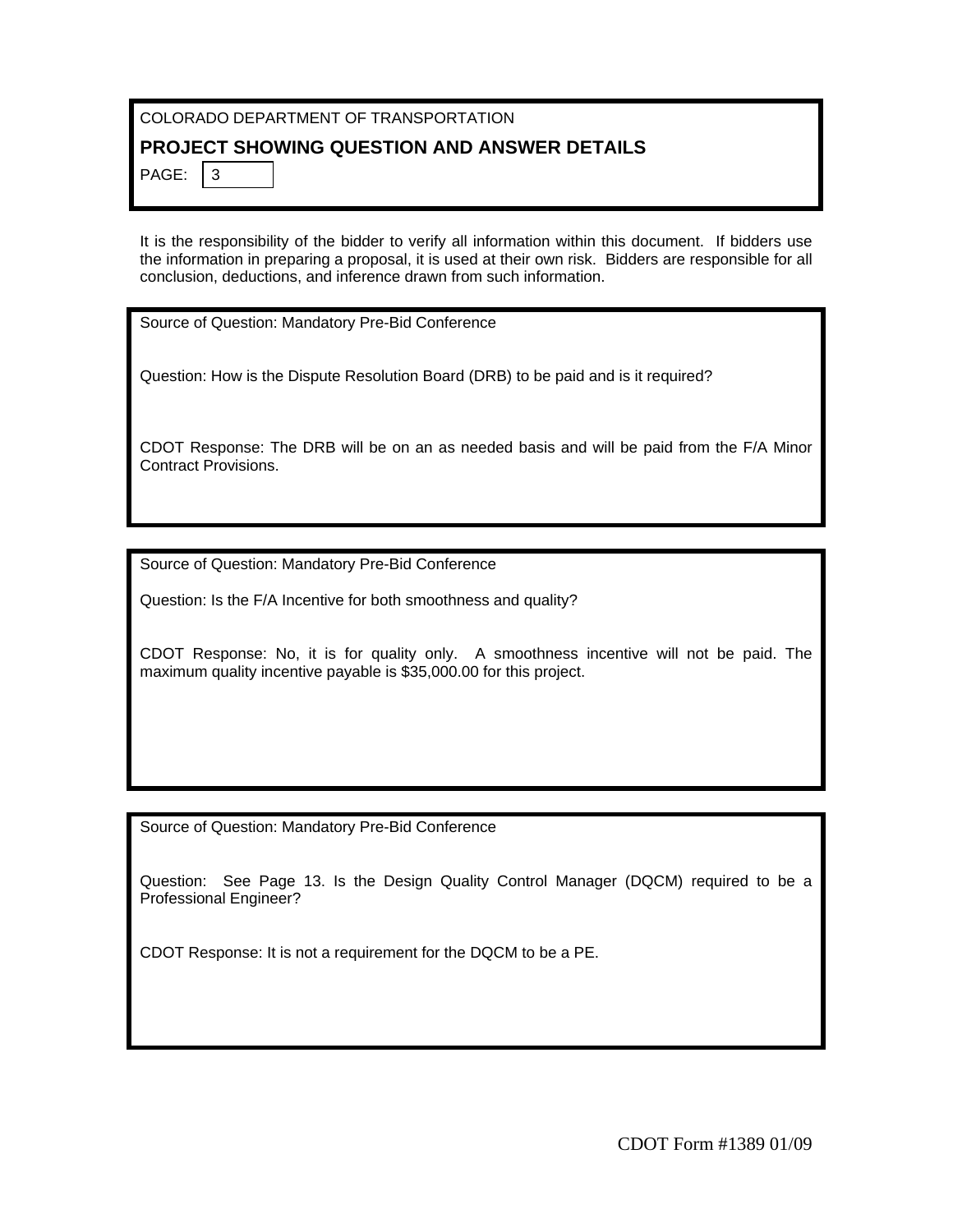# **PROJECT SHOWING QUESTION AND ANSWER DETAILS**

PAGE:  $|4$ 

It is the responsibility of the bidder to verify all information within this document. If bidders use the information in preparing a proposal, it is used at their own risk. Bidders are responsible for all conclusion, deductions, and inference drawn from such information.

Source of Question: Mandatory Pre-Bid Conference

Question: Per Hydrology Report. Can the structure opening sizes be reduced?

CDOT Response: The structure opening sizes provided in the Hydrology Report and/or the Structures Report shall be the minimum.

**SEE UPDATED HYDRAULIC GUIDANCE AS POSTED IN THE GENERAL QUESTIONS PORTION OF THIS DOCUMENT.** 

Source of Question: Mandatory Pre-Bid Conference

Question: See Pg 44. Clarification of Field Inspection Review (FIR) and Final Office Review(FOR).

CDOT Response: The terms FIR and FOR refer to level of completion and deliverables rather than an actual meeting.

Source of Question: Mandatory Pre-Bid Conference

Question: See Pg 58. What is the definition of "accelerated bridge construction?"

CDOT Response: ABC is intended in that section for projects that make use of precast elements with steel connection plates. Examples of elements where these requirements apply are precast abutments or pier caps where steel connection plates are required to connect these elements together. Often precast elements need to be match cast to avoid "hot spots". Precast girders are really a type of ABC, but don't typically need steel connection plates and for this type of ABC these requirements were not intended to apply.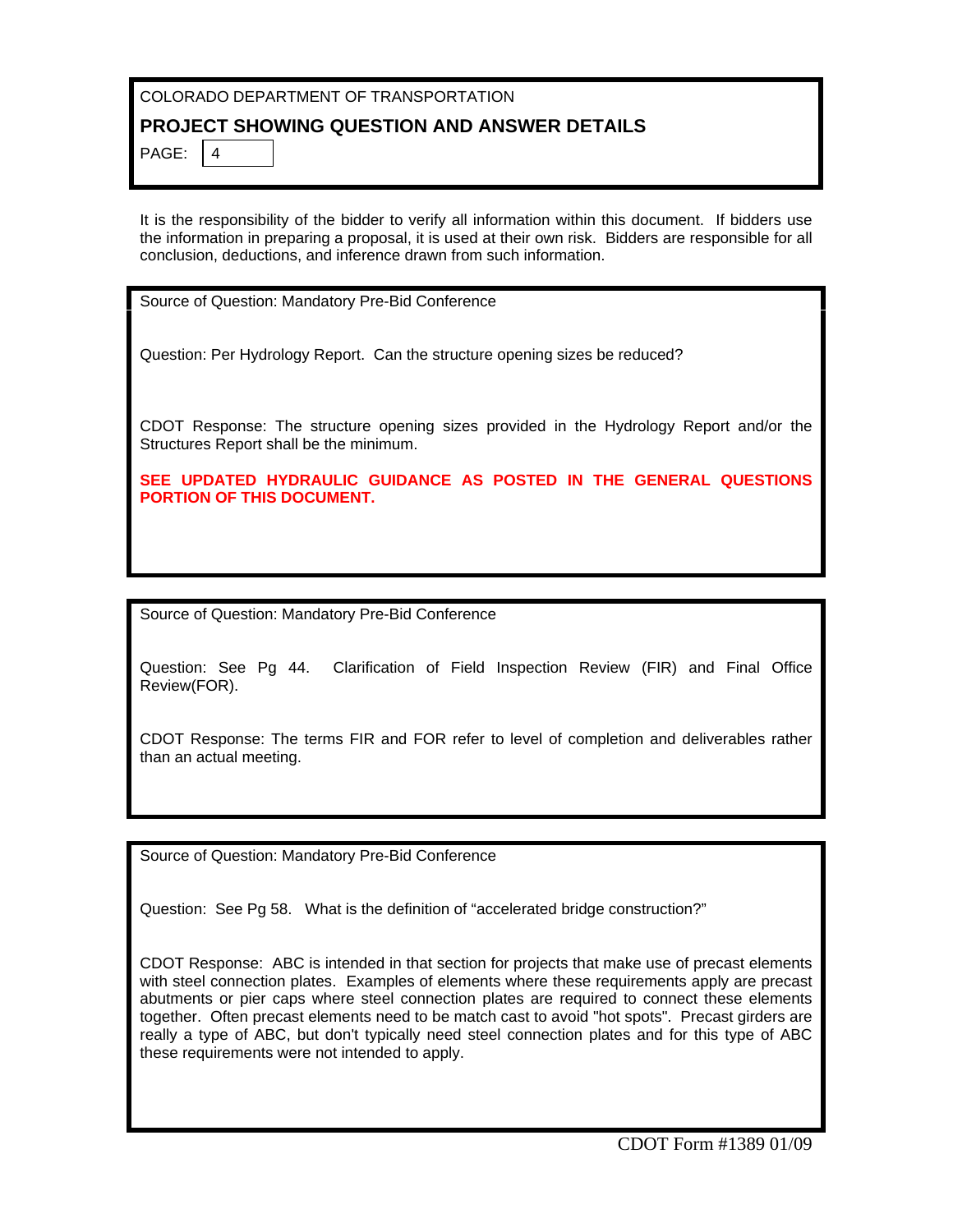#### **PROJECT SHOWING QUESTION AND ANSWER DETAILS**

PAGE:  $\frac{1}{5}$ 

It is the responsibility of the bidder to verify all information within this document. If bidders use the information in preparing a proposal, it is used at their own risk. Bidders are responsible for all conclusion, deductions, and inference drawn from such information.

Source of Question: Mandatory Pre-Bid Conference

Question: See Pg 65. What is the Detour Design Speed?

CDOT Response: The minimum design speed is 50 MPH.

**SEE UPDATED DETOUR DESIGN SPEED AS POSTED IN THE GENERAL QUESTIONS PORTION OF THIS DOCUMENT.** 

Source of Question: Mandatory Pre-Bid Conference

Question: See Pg 61. Can the CDOT M&S Standards for Concrete Box Culverts be used for structure design? If yes, then will an LRFD be required?

CDOT Response: The CDOT M&S Standards for Concrete Box Culverts can be used and all structures shall be designed and checked in accordance with all referenced documents in Section 15 –Structures of the Technical Requirements in the plans.

Source of Question: Mandatory Pre-Bid Conference

Question: See Pg 46. Requested clarification of SH 96 horizontal alignment as per first sentence at the top of the page.

CDOT Response: The horizontal alignment of SH 96 shall not be modified by the Contractor. The Design team will need to determine the best geometric solution to create an acceptable alignment at the adjoining roadway segments for each structure.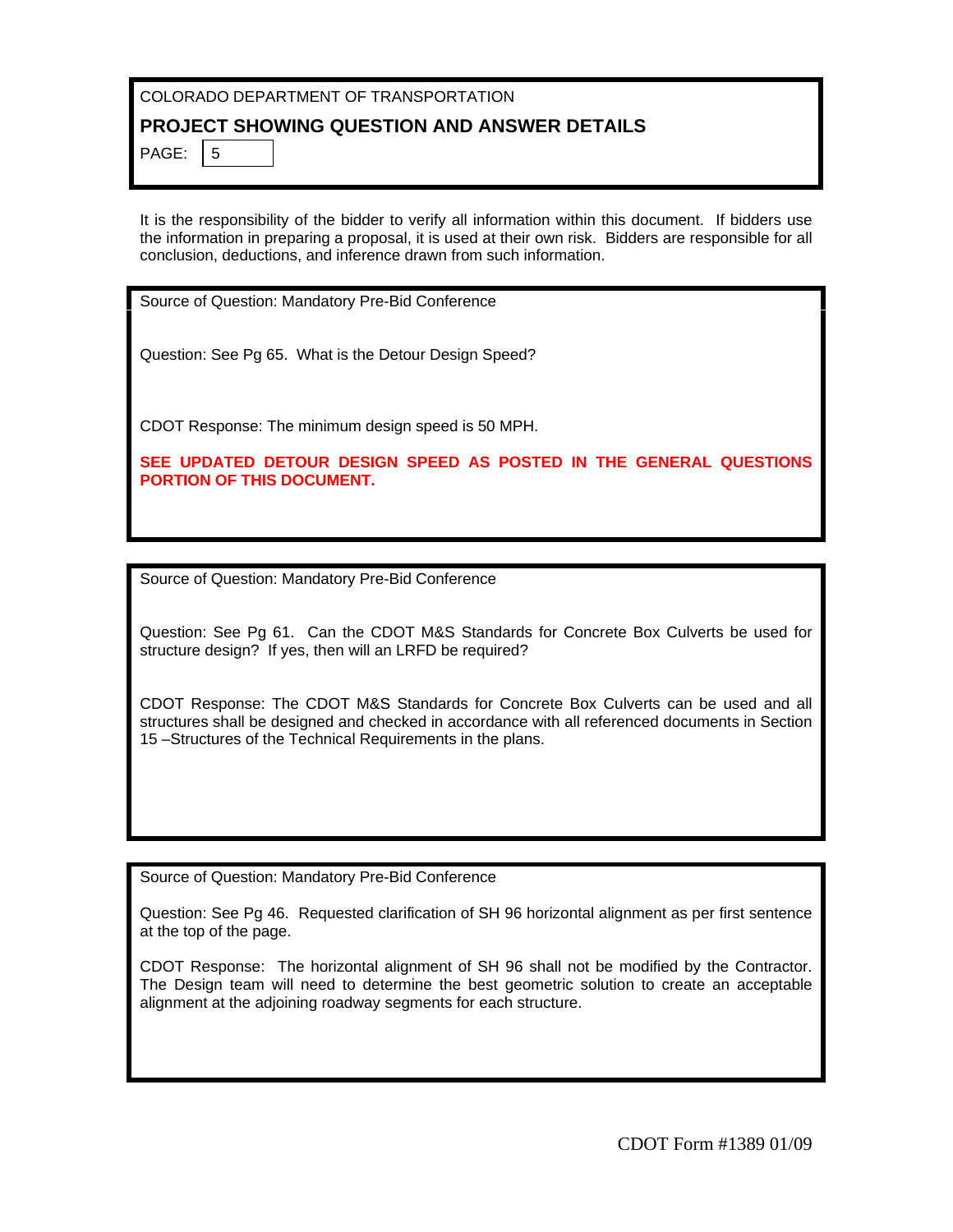#### **PROJECT SHOWING QUESTION AND ANSWER DETAILS**

PAGE:  $|6|$ 

It is the responsibility of the bidder to verify all information within this document. If bidders use the information in preparing a proposal, it is used at their own risk. Bidders are responsible for all conclusion, deductions, and inference drawn from such information.

Source of Question: Mandatory Pre-Bid Conference

Question: See Pg 60. What are the Backfill requirements for a Concrete Box Culvert?

CDOT Response: See Section 206 of the CDOT 2005 Standard Specifications for Roads and Bridges and the CDOT M&S Standards M-206-1 for CBC Backfill requirements.

Source of Question: Mandatory Pre-Bid Conference

Question: Requested clarification of Errors and Omissions Insurance and the Prime Contractor's Performance Bond.

CDOT Response: The Prime Contractor's Performance bond shall cover the amount of all bid items.

Source of Question: Mandatory Pre-Bid Conference

Question: Request for clarification on the last paragraph of Pg 41 regarding submittal and acceptance of the final design to the three counties.

CDOT Response The Contractor shall neither submit a final design to nor be required to gain acceptance of the final design from Kiowa, Crowley, or Otero Counties.

CDOT Form #1389 01/09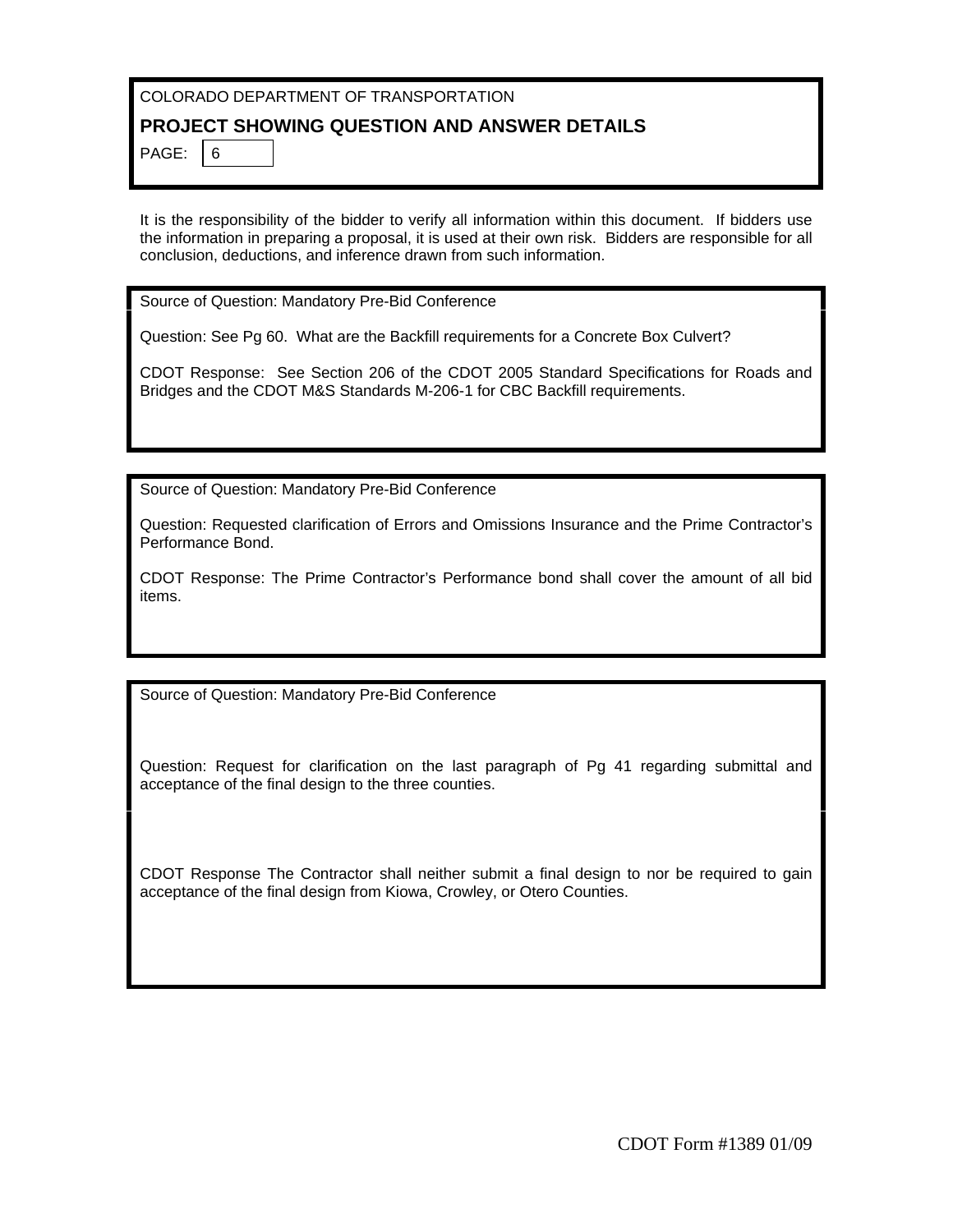#### **PROJECT SHOWING QUESTION AND ANSWER DETAILS**

PAGE:  $|7|$ 

It is the responsibility of the bidder to verify all information within this document. If bidders use the information in preparing a proposal, it is used at their own risk. Bidders are responsible for all conclusion, deductions, and inference drawn from such information.

Source of Question: Mandatory Pre-Bid Conference

Question: See Pg 96. Requested clarification of the timeframe for construction regarding migratory birds.

CDOT Response: The Contractor shall adhere to the Exhibit A: Revision of Section 201 – Clearing and Grubbing and Revision of Section 202 – Removal of Structures and Obstructions - Protection of Migratory Birds as shown. Currently no nest removal has been performed by CDOT. The Design and Construction team will need to field verify the existence of any migratory nests that may impact construction schedules.

Source of Question: Mandatory Pre-Bid Conference

Question: What is the Design Event for Riprap?

CDOT Response: Criteria for design event for riprap can be found in the CDOT Drainage Design Manual which is available on the CDOT External website.

#### **FOR CLARIFICATION SEE PAGE 10 OF THIS DOCUMENT**

Source of Question: Mandatory Pre-Bid Conference

Question: Are the Force Account items (F/A) added to the Bid Items?

CDOT Response: No, F/A items are non-biddable items.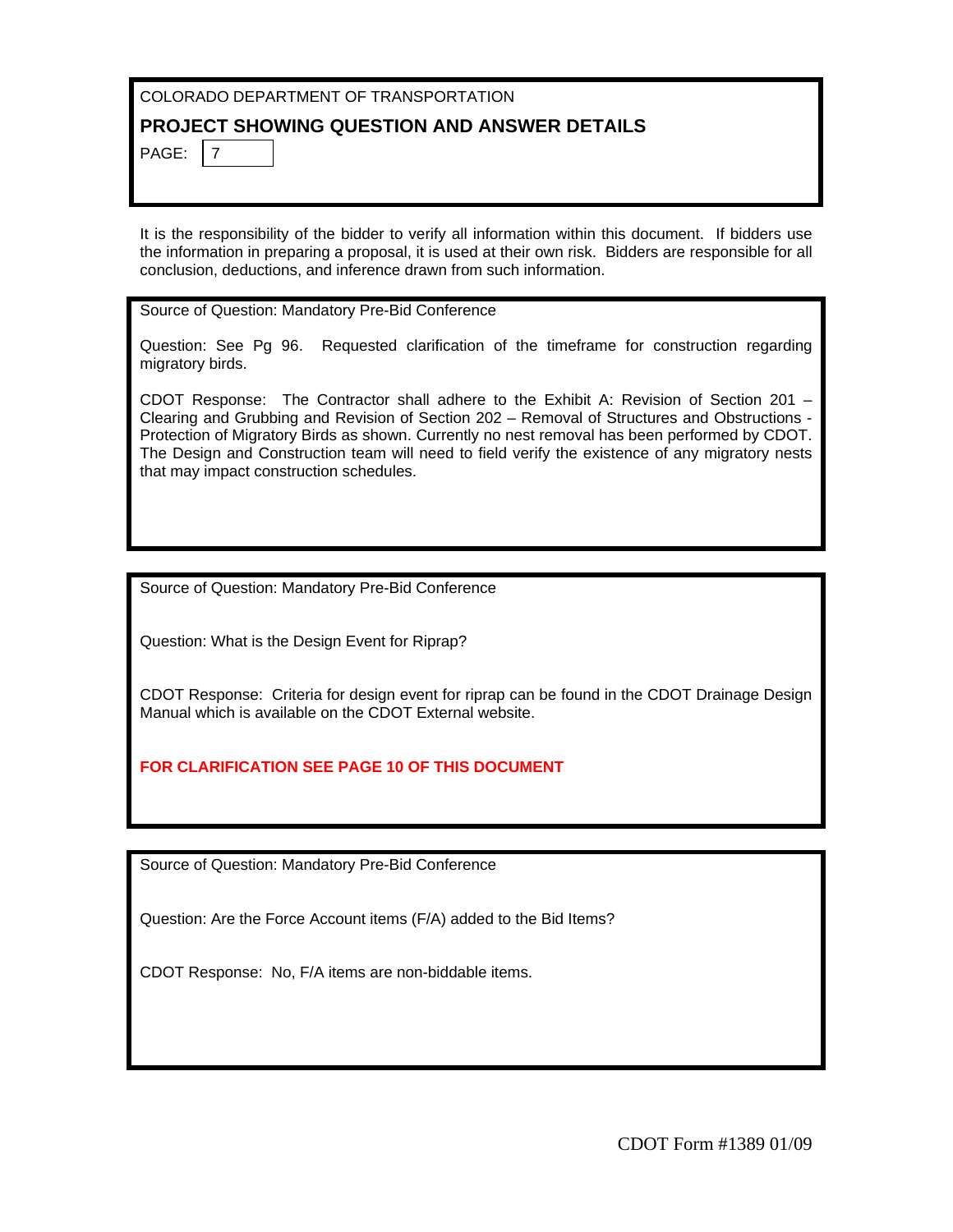# **PROJECT SHOWING QUESTION AND ANSWER DETAILS**

PAGE:  $8$ 

It is the responsibility of the bidder to verify all information within this document. If bidders use the information in preparing a proposal, it is used at their own risk. Bidders are responsible for all conclusion, deductions, and inference drawn from such information.

Source of Question: Mandatory Pre-Bid Conference

Question: Describe a Modified Design Build (MDB) plan.

CDOT Response: A MBD does not have proposals as it is based on the lowest bid. The bidder must be a pre-qualified CDOT Contractor utilizing a pre-qualified Engineering Consultant team (all design firms must be pre-qualified). The lump sum bid price will be for the complete design and construction of the project outlined in the plans. The award of the project will be based on the lowest bid of all items in the schedule and will follow all standard CDOT bidding processes.

Source of Question: Mandatory Pre-Bid Conference

Question: What is the deadline for submitting questions?

CDOT Response: The deadline for question submittal is close of business on June 14, 2010 and will be answered by close of business on June 17, 2010.

Source of Question: Wilson & Co

Question: Please confirm the aesthetic requirement on page 49, section 13 of technical requirements "The contractor shall pave a minimum of 2 feet behind all Type 3 guardrail installed as part of the work." is required on this project.

CDOT Response: Yes, the 2 feet of pavement behind the guardrail is a requirement. (See M-606-1)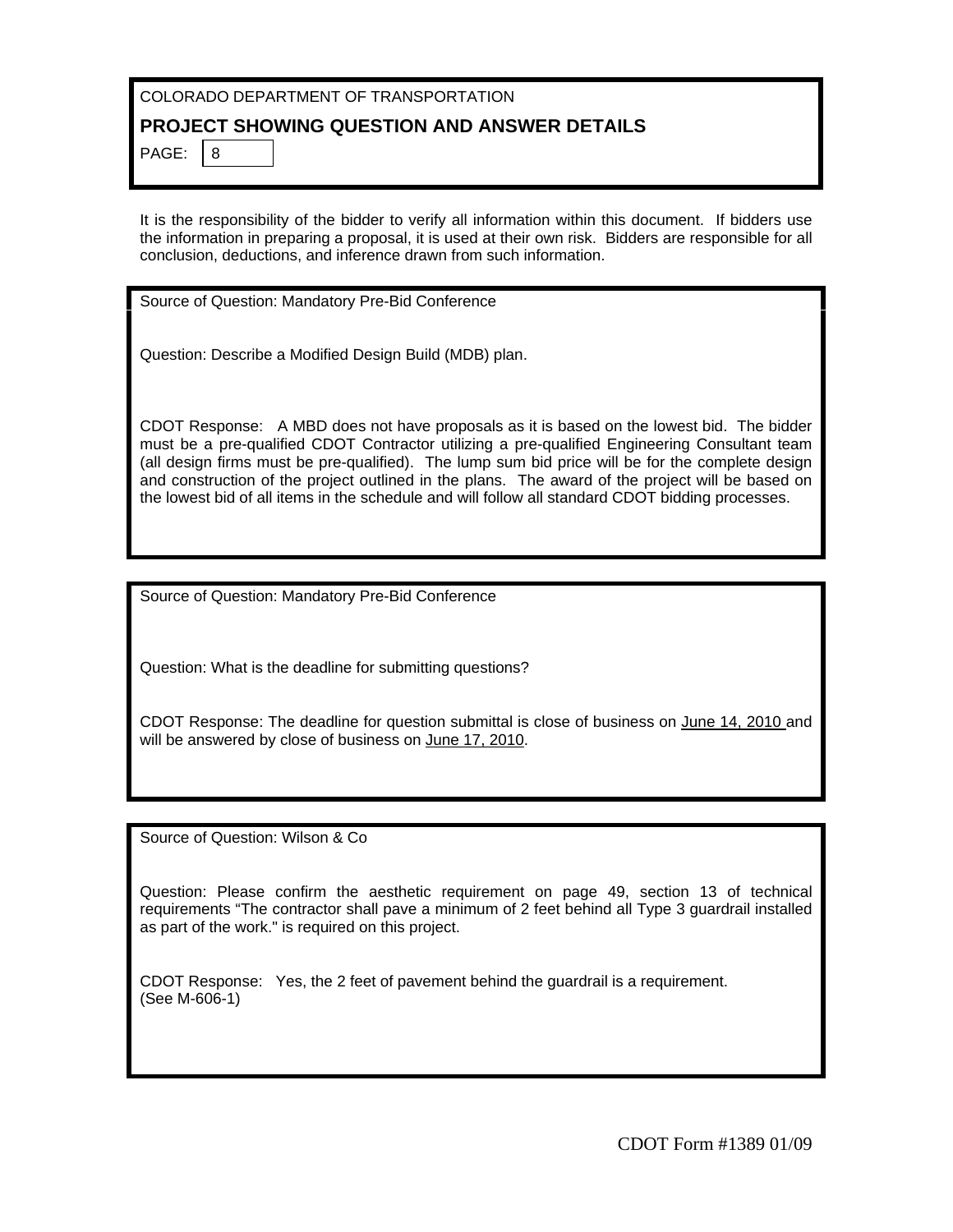#### **PROJECT SHOWING QUESTION AND ANSWER DETAILS**

PAGE:  $\vert 9 \vert$ 

It is the responsibility of the bidder to verify all information within this document. If bidders use the information in preparing a proposal, it is used at their own risk. Bidders are responsible for all conclusion, deductions, and inference drawn from such information.

Source of Question: David Evans and Associates - Concrete Express Inc. (CEI)

Question: Will CDOT provide a stamped Survey Control Diagram to be included in the plans?

CDOT Response: After the project is awarded CDOT can provide the stamped Survey Control Diagram to be inserted in the designer's final record set of plans

Source of Question: David Evans and Associates - Concrete Express Inc. (CEI)

Question: Are structure As Builts available for the existing structures?

CDOT Response: A set of plans will be posted on the project website. The information is very limited.

Source of Question: David Evans and Associates - Concrete Express Inc. (CEI

Question: Are H-piles required on a three sided conspan structure?

CDOT Response: Deep foundation may be required depending on whether or not the Contractor determines a deep foundation is required from his scour analysis for the 500 yr event. The Technical Requirements, Section 15 - Structures, page 55, directs the designer to the Construction Bulletin, "Three Sided Structure VECP Guidelines".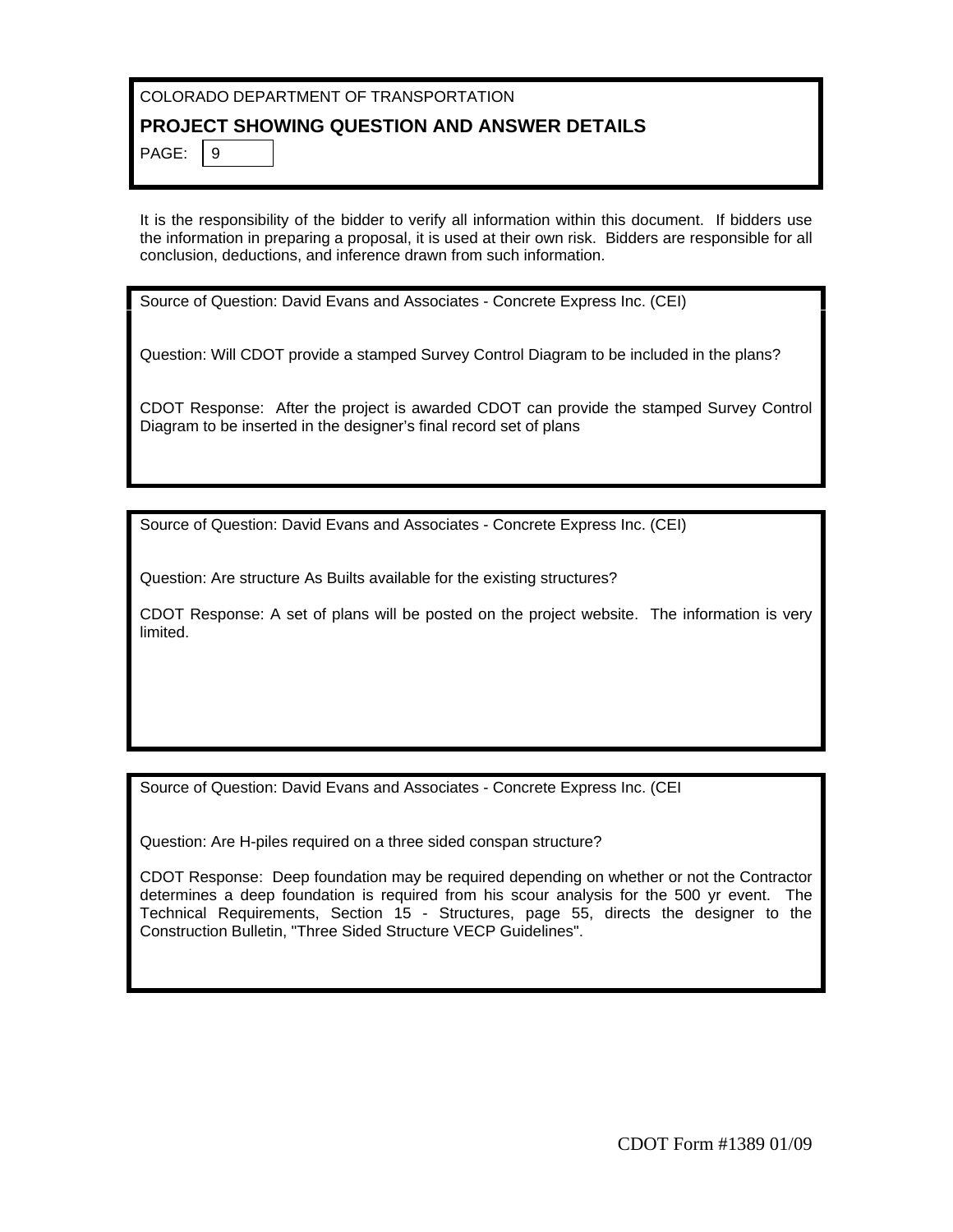# **PROJECT SHOWING QUESTION AND ANSWER DETAILS**

| PAGI |  |
|------|--|
|      |  |

It is the responsibility of the bidder to verify all information within this document. If bidders use the information in preparing a proposal, it is used at their own risk. Bidders are responsible for all conclusion, deductions, and inference drawn from such information.

Source of Question: Lawrence Construction– Tsiouvaras Simmons Holderness (TSH)

Question: Will the HEC-RAS files be provided to the successful bidder?

CDOT Response: No, the successful bidder shall be responsible for providing the necessary information.

Source of Question: Lawrence Construction– Tsiouvaras Simmons Holderness (TSH)

Question: Are the soil boring samples used in the Geotechnical Report available?

CDOT Response: No

Source of Question: Lawrence Construction– Tsiouvaras Simmons Holderness (TSH)

Question: What event to use in designing the scour protection (riprap)?

CDOT Response: Use Table 7.3 of the CDOT Drainage Design Manual for the scour analysis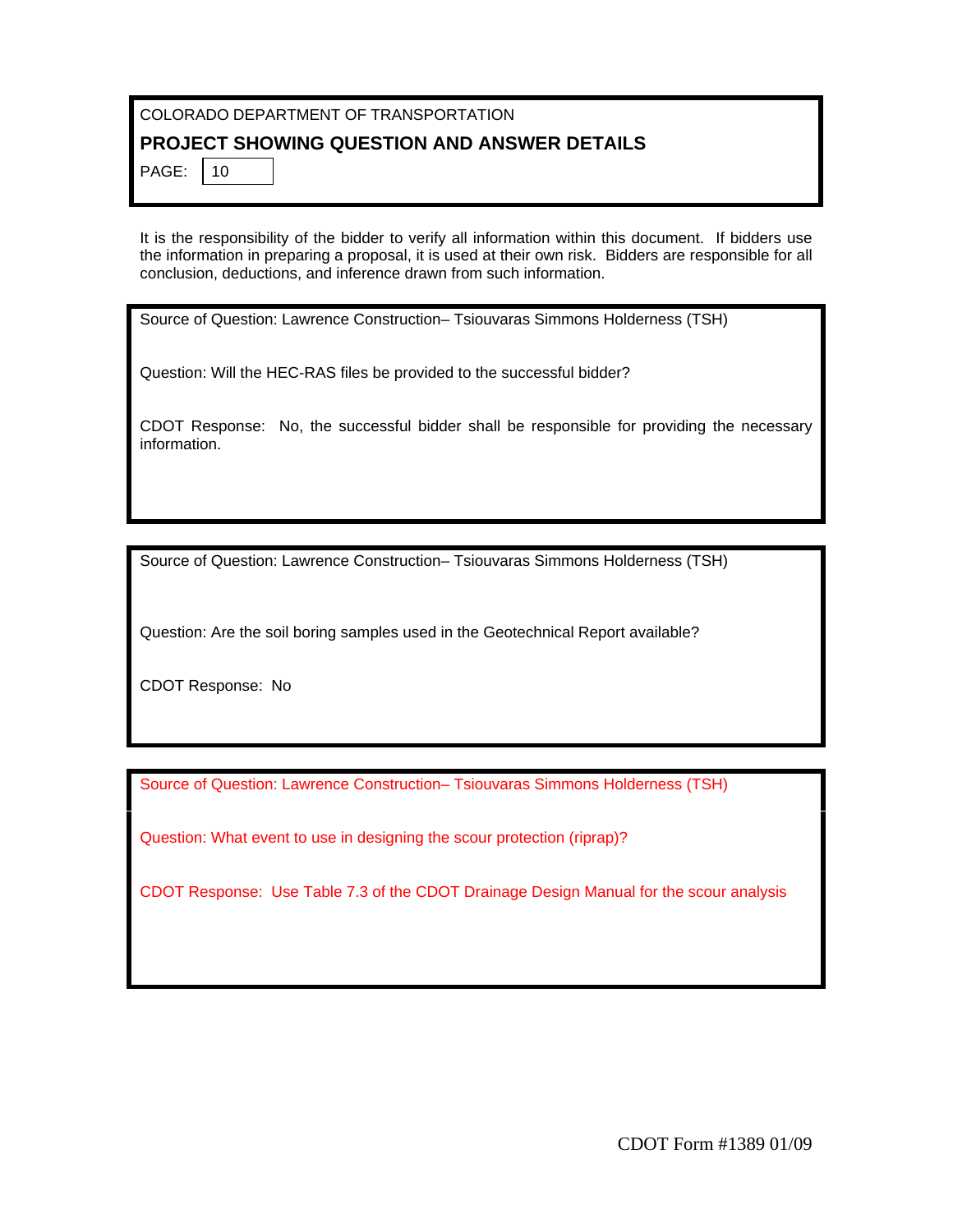#### **PROJECT SHOWING QUESTION AND ANSWER DETAILS**

PAGE: 11

It is the responsibility of the bidder to verify all information within this document. If bidders use the information in preparing a proposal, it is used at their own risk. Bidders are responsible for all conclusion, deductions, and inference drawn from such information.

Source of Question: TLM Constructors – AMEC

Question: Can a loose gravel roadway surface be used for the detour?

CDOT Response: No, the roadway requires a treated surface in accordance with Section 16- Maintenance of Traffic in the Technical Requirements.

Source of Question: General Questions

Question: What is the hydraulic opening (capacity) to be used at each of the structures?

CDOT Response: Each of the structures shall be designed with the HEC-HMS SCS Unit Hydrograph (cfs) peak flows on sheet 5, Table 1 of the Bridge Hydraulics Report for a 25yr event.

Source of Question: General Questions

Question: Can the detour speed be reduced to 30 MPH?

CDOT Response: See Revision 3.

CDOT Form #1389 01/09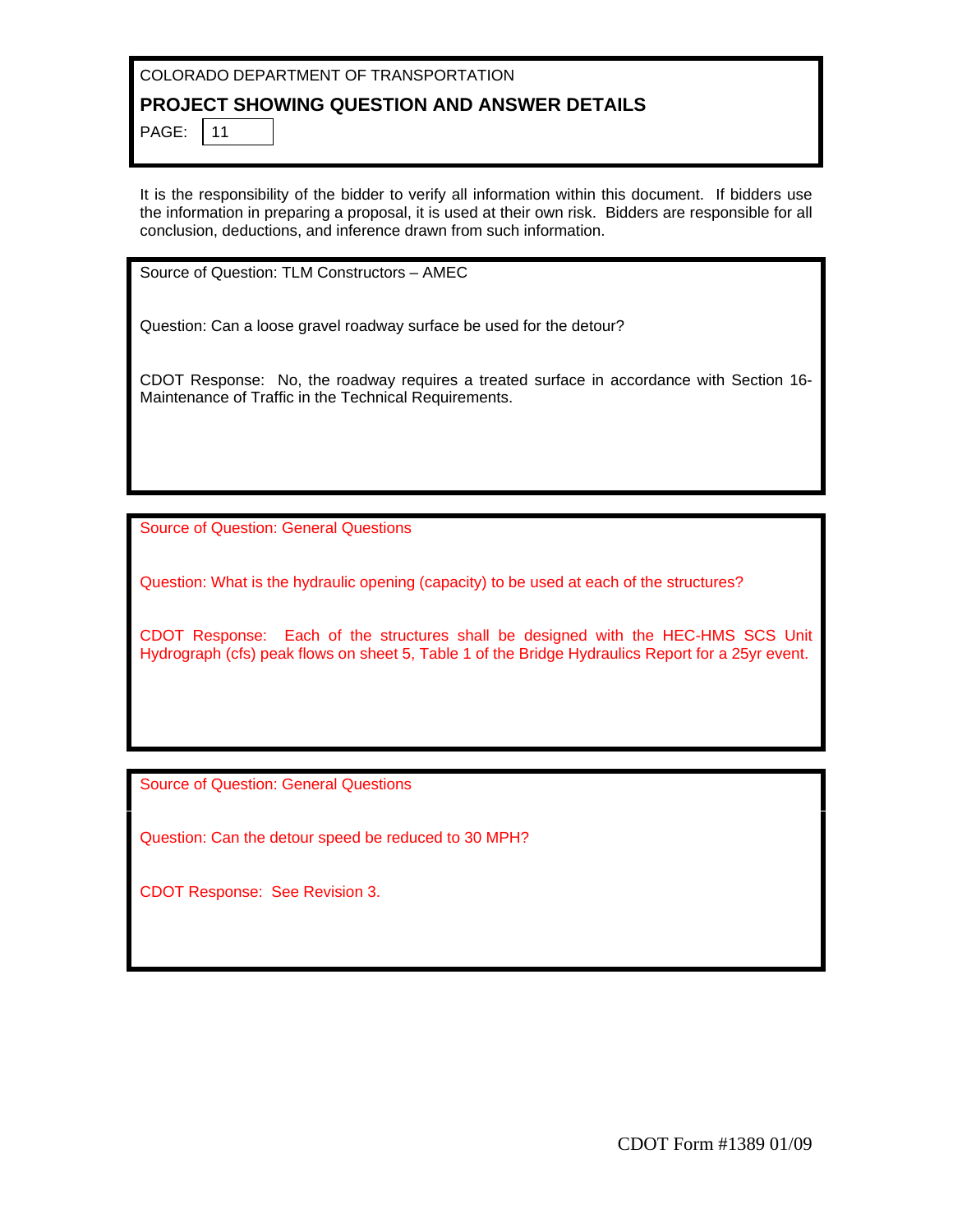# **PROJECT SHOWING QUESTION AND ANSWER DETAILS**

| PAG |  |
|-----|--|
|     |  |

It is the responsibility of the bidder to verify all information within this document. If bidders use the information in preparing a proposal, it is used at their own risk. Bidders are responsible for all conclusion, deductions, and inference drawn from such information.

Source of Question: General Questions

Question: Are wingwalls required?

CDOT Response: Yes, U-shaped abutments are required for all structure types.

Source of Question: Zak Dirt, Inc.

Question: Are concrete aprons required for a Concrete Box Culvert? If they are required, will they be required on both the inlet and outlet of the structure?

CDOT Response: Yes, concrete aprons are required at both the inlets and outlets for each structure.

Source of Question: Zak Dirt, Inc.

Question: What is the required asphalt thickness over a CBC? 3 or 5 inches

CDOT Response: Asphalt thickness over a CBC shall be one of the three following options: 1) A minimum of 3" when paved directly on the deck with an approved waterproofing membrane. 2) Use the Reconstruction typical section or 3) Full depth HMA with an approved waterproofing membrane.

Source of Question: Zak Dirt, Inc.

Question: In Revision 3 sheet 3A can you please clarify the Notes portion of the sheet. I am not understanding the meaning of the first portion of the notes.

Does the designer have to meet all of the requirements on sheet 3A or are they a guideline? (ex. asphalt thickness, profile grade line)

CDOT Response: For clarification of the notes see M-606-1. On Sheet 3a two possible options are presented. Total removal areas near the structures will require use of the "Reconstruction Typical Section". Undisturbed areas can be addressed with either the "ReconstructionTypical Section" or the "Shoulder Widening Typical Section."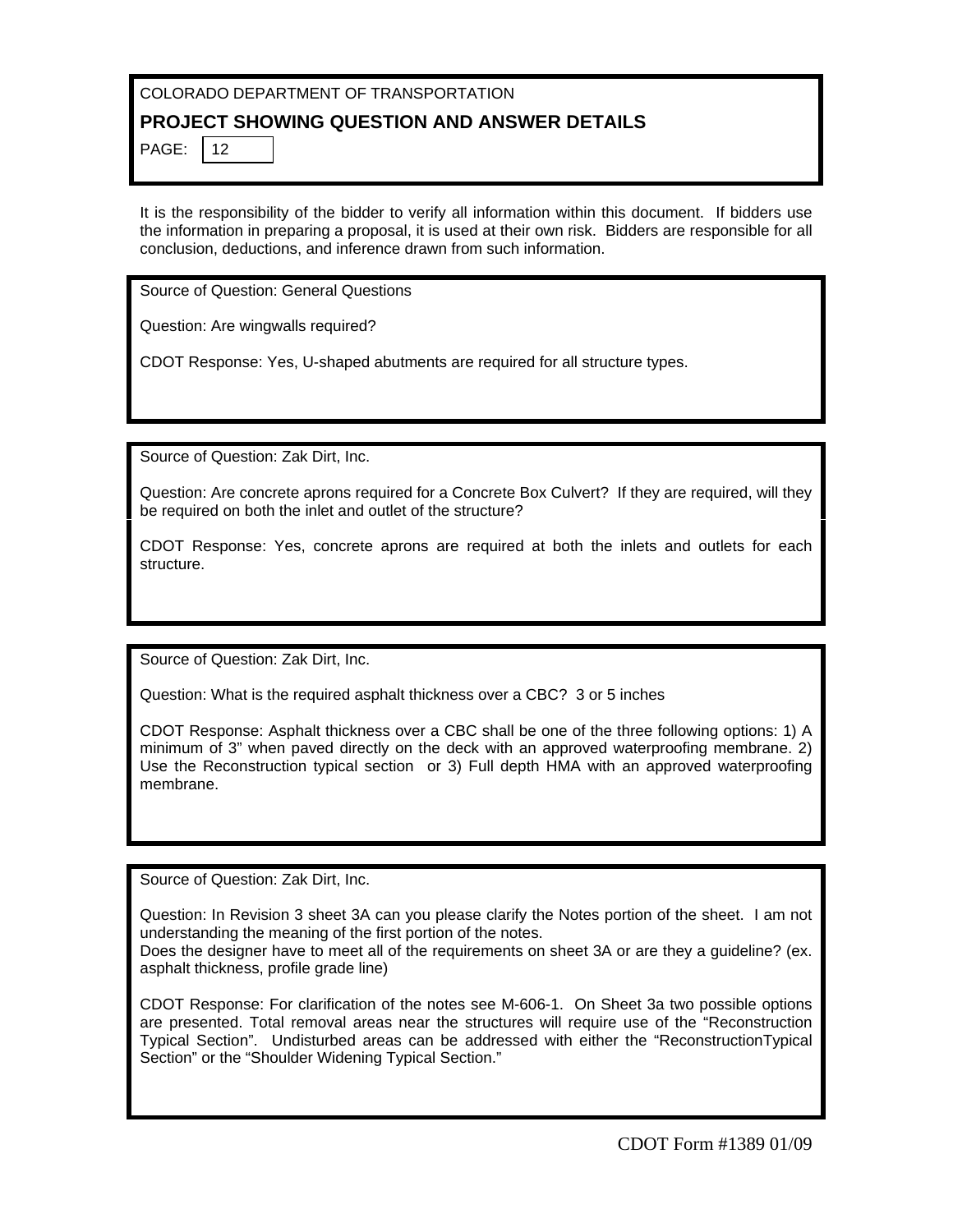# **PROJECT SHOWING QUESTION AND ANSWER DETAILS**

PAGE:  $|13$ 

It is the responsibility of the bidder to verify all information within this document. If bidders use the information in preparing a proposal, it is used at their own risk. Bidders are responsible for all conclusion, deductions, and inference drawn from such information.

Source of Question: Zak Dirt, Inc.

Question: Can the new roadway paving be constructed in concrete?

CDOT Response: No

Source of Question: Zak Dirt, Inc.

Question: Does the final profile grade line have to be a 6:1?

CDOT Response: The side slopes must be a 6:1 or flatter for 12 feet.

Source of Question: CEI

Question: 1. We believe there is a contradiction in direction. Per "page 11 of the project showing Q&A" We are to use the HEC-HMS to design the structures. Prior to this we were told to bid the plans and bid the hydraulic openings which were identified in the preliminary hydraul. report and bridge report. Are we allowed to provide a design which would reduce the hyd. opening?

CDOT Response: Use the HEC-HMS SCS Unit Hydrograph (cfs) peak flows on sheet 5, Table 1 of the Bridge Hydraulics Report for a 25yr event to design the structure opening size, however the proposed opening size shall not be smaller than the existing structure opening size.

Source of Question: CEI

Question: 2. Page 65a states that "proposed detour routes are to be submitted for each structure location as part of the proposal". This implies that "off alignments" detours will be allowed. Is that correct? Also, does this submittal requirement suggest that we are to provide onsite detour plans & profiles with our bid?

CDOT Response: "Off Alignment" detours are allowed. Any detours outside CDOT ROW shall be constructed at the Contractor's expense and are subject to all requirements presented in the "Technical Requirements". No, detour plans and profiles are not required to be submitted with your bid.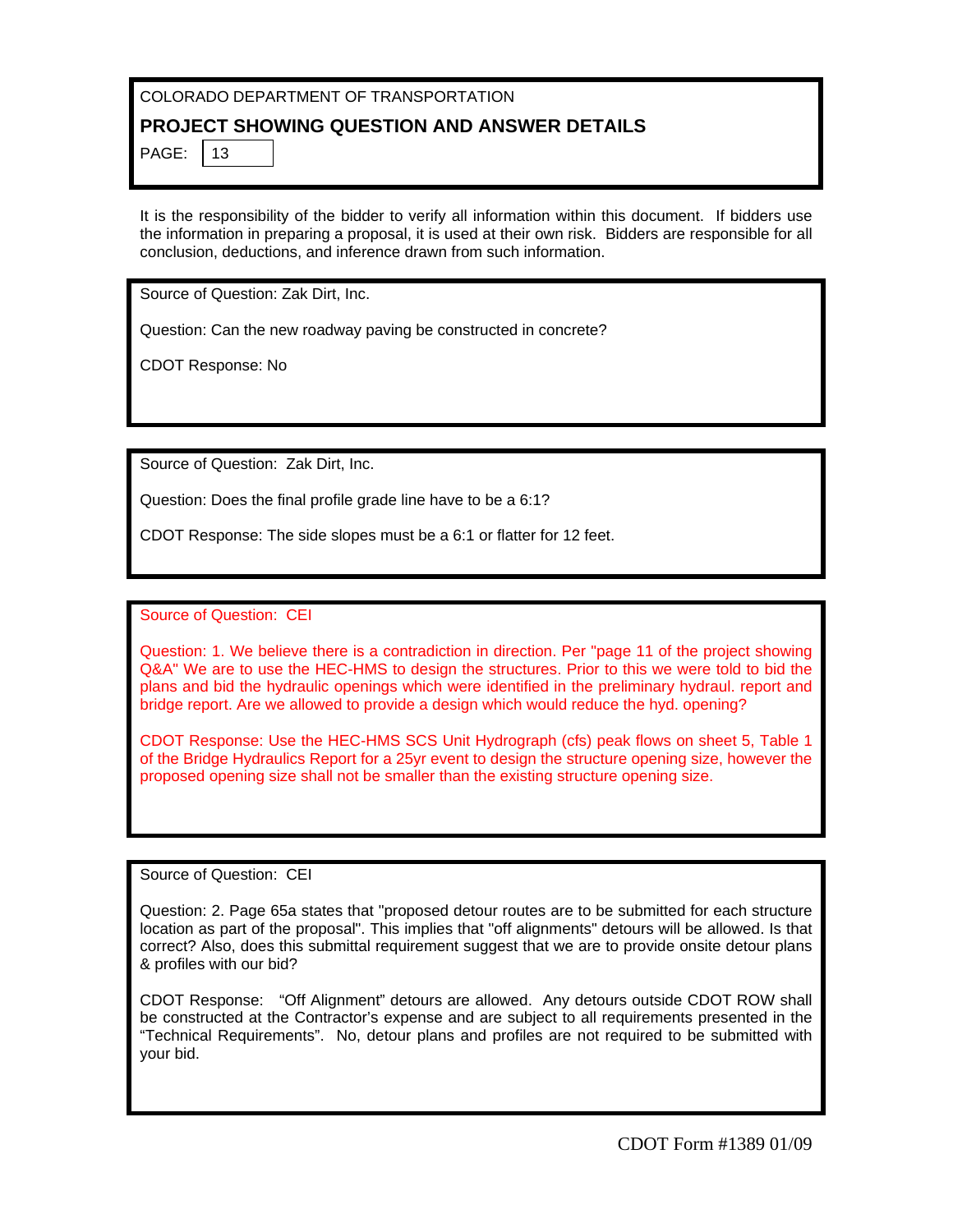## **PROJECT SHOWING QUESTION AND ANSWER DETAILS**

PAGE:  $|14|$ 

It is the responsibility of the bidder to verify all information within this document. If bidders use the information in preparing a proposal, it is used at their own risk. Bidders are responsible for all conclusion, deductions, and inference drawn from such information.

Source of Question: CEI

Question: 3. Can we use side by side beams(i.e. box or slab girder) without a cast-in place deck?(Note: this questions was mentioned during our one on one interview-we would appreciate a response asap-thanks)

CDOT Response: Side by side beams (i.e. box or slab girder) without a cast-in place deck cannot be used (See Page 59 of Technical Requirements, Section 15 – Structures.

Source of Question: Sema Construction

Question: Is railroad insurance required for this project? If so, what % of the project is located within the railroad right-of-way?

CDOT Response: Railroad insurance would only be required if the construction work extends outside the CDOT ROW on the railroad side.

Source of Question: Sema Construction

Question: Section 19, Exhibit B List of Standard Special Provisions seems to include several provisions that do not apply to this project. Is this correct?

CDOT Response: Yes, this is correct. The design firm will be responsible to incorporate only the SSP's which are applicable to this project.